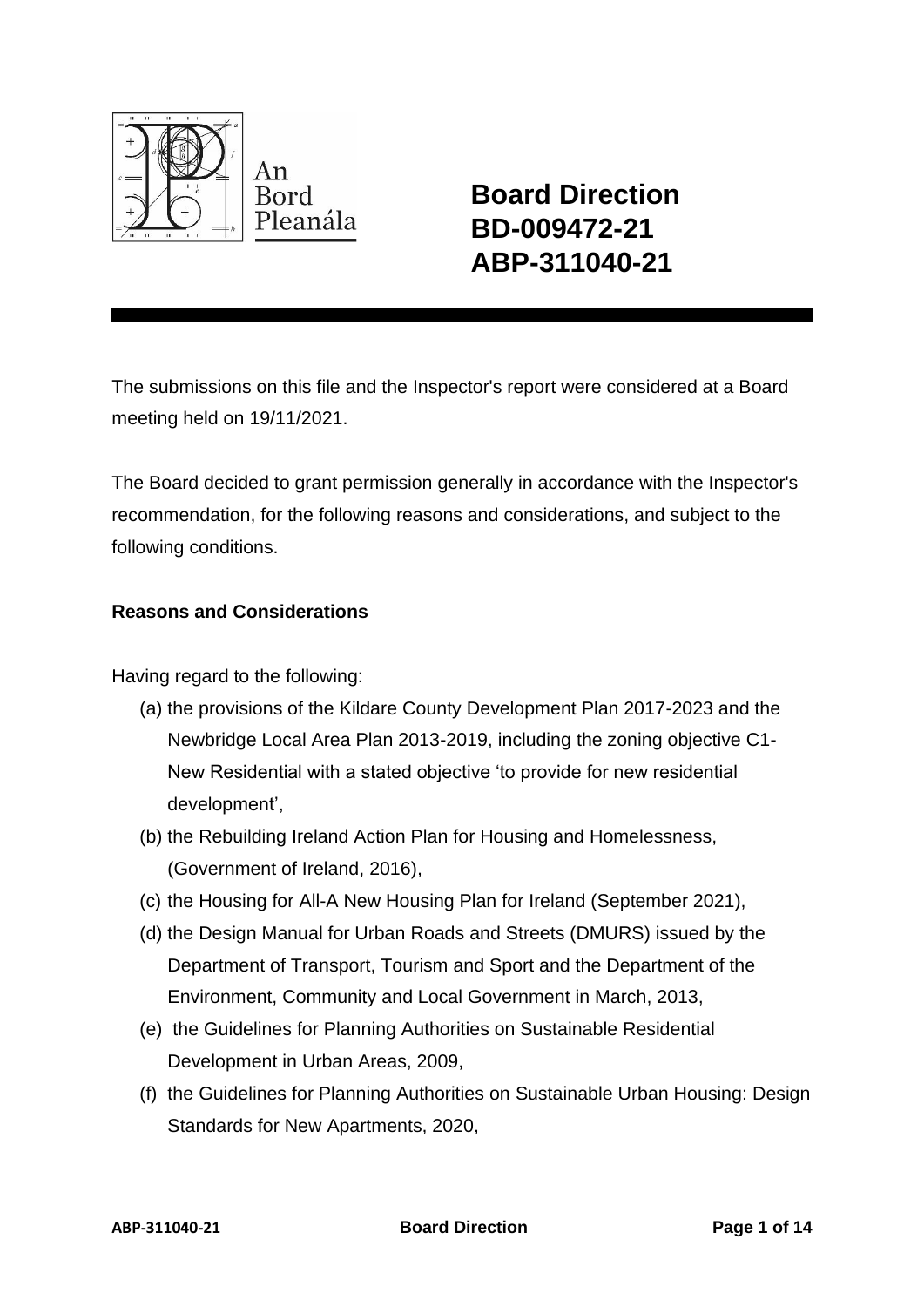- (g) the Planning System and Flood Risk Management (including the associated Technical Appendices), 2009,
- (h) Urban Development and Building Heights, Guidelines for Planning Authorities, 2018,
- (i) the nature, scale and design of the proposed development,
- (j) the availability in the area of a wide range of social, community and transport infrastructure,
- (k) the pattern of existing and permitted development in the area,
- (l) the planning history within the area,
- (m) the report of the Chief Executive and associated appendices
- (n) the submissions and observations received, and
- (o) the report of the Inspector,

it is considered that, subject to compliance with the conditions set out below, the proposed development would constitute an acceptable residential density, would not seriously injure the residential or visual amenities of the area, would be acceptable in terms of urban design, height and quantum of development and would be acceptable in terms of pedestrian and traffic safety. The proposed development would, therefore, be in accordance with the proper planning and sustainable development of the area.

#### **Appropriate Assessment: Stage 1**

The Board completed an Appropriate Assessment screening exercise in relation to the potential effects of the proposed development on designated European Sites, taking into account the nature, scale and location of the proposed development, the Natura Impact Statement Report submitted with the application, the Inspector's report, and submissions on file. In completing the screening exercise, the Board adopted the report of the Inspector and concluded that, by itself or in combination with other development in the vicinity, the proposed development would not be likely to have a significant effect on any European Site in view of the conservation objectives of such sites, other than Pollardstown Fen SAC (site code 000396) which is the European site for which there is a likelihood of significant effects.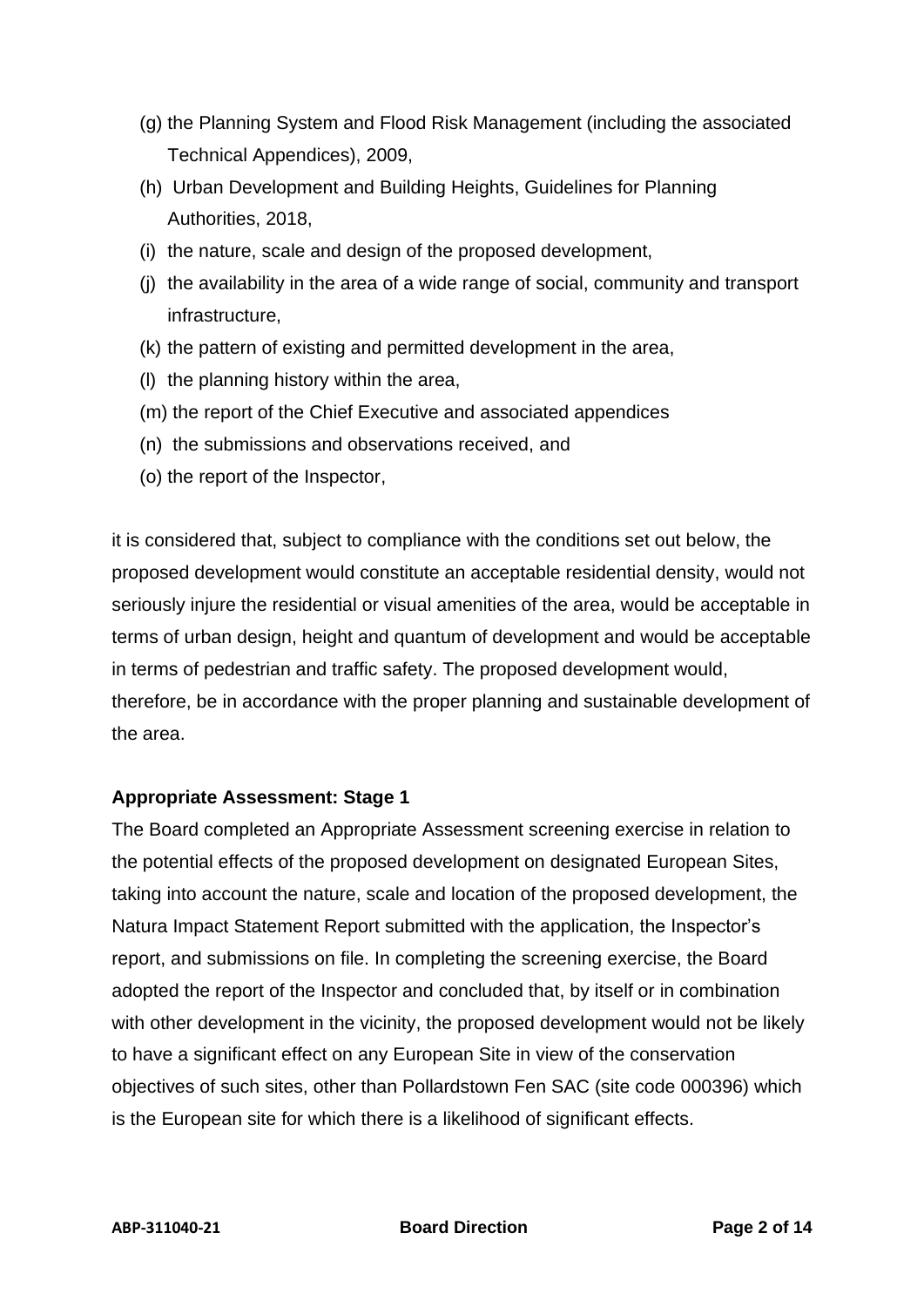# **Appropriate Assessment: Stage 2**

The Board considered the Natura Impact Statement and all other relevant submissions on the file and carried out an Appropriate Assessment of the implications of the proposed development on Pollardstown Fen SAC (site code 000396), in view of the site's conservation objectives. The Board considered that the information before it was adequate to allow the carrying out of an Appropriate Assessment. In completing the appropriate assessment, the Board considered, in particular, the following:

- a) the site-specific conservation objectives for the European site,
- b) the likely direct and indirect impacts arising from the proposed development both individually or in combination with other plans or projects, and in particular the risk of impacts on surface water and ground water quality,
- c) the mitigation measures which are included as part of the current proposal.

In completing the Appropriate Assessment, the Board accepted and adopted the Appropriate Assessment carried out in the Inspector's report in respect of the potential effects of the proposed development on the aforementioned European Site, having regard to the sites' conservation objectives. In overall conclusion, the Board was satisfied that the proposed development, by itself or in combination with other plans or projects, would not adversely affect the integrity of European Site in view of the sites conservation objectives. This conclusion is based on a complete assessment of all aspects of the proposed project and there is no reasonable doubt as to the absence of adverse effects:

- A full and detailed assessment of all aspects of the proposed project including proposed mitigation measures and ecological monitoring in relation to the Conservation Objectives the Pollardstown Fen SAC (site code 000396).
- Detailed assessment of in-combination effects with other plans and projects including current proposals and future plans.
- No reasonable scientific doubt as to the absence of adverse effects on the integrity of the Pollardstown Fen SAC (site code 000396).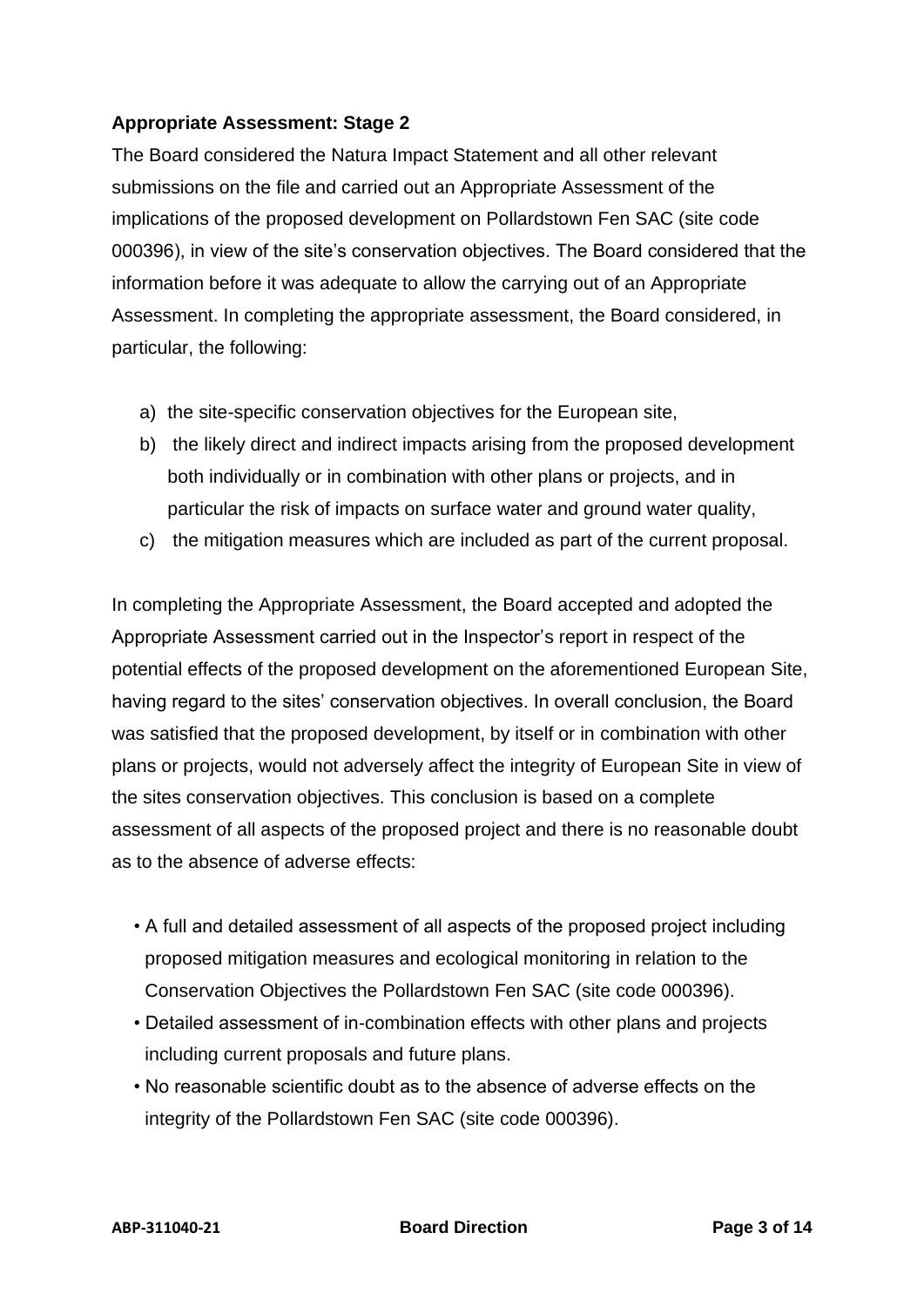## **Environmental Impact Assessment**

The Board completed an environmental impact assessment screening of the proposed development and considered that the Environmental Impact Assessment Screening Report submitted by the applicant, identifies and describes adequately the direct, indirect, secondary, and cumulative effects of the proposed development on the environment.

Having regard to:

- (a) the nature and scale of the proposed development on an urban site served by public infrastructure,
- (b) the absence of any significant environmental sensitivities in the area,
- (c) the location of the development outside of any sensitive location specified in article 299C of the Planning and Development Regulations 2001 (as amended), the Board concluded that, by reason of the nature, scale and location of the subject site, the proposed development would not be likely to have significant effects on the environment. The Board decided, therefore, that an environmental impact assessment report for the proposed development was not necessary in this case

## **Conclusions on Proper Planning and Sustainable Development:**

The Board considered that, subject to compliance with the conditions set out below that the proposed development would constitute an acceptable quantum and density of development in this accessible urban location, would not seriously injure the residential or visual amenities of the area, would be acceptable in terms of urban design, height and quantum of development and would be acceptable in terms of pedestrian safety. The proposed development would, therefore, be in accordance with the proper planning and sustainable development of the area. In coming to this conclusion, specific regard was had to the Chief Executive Report from the planning authority.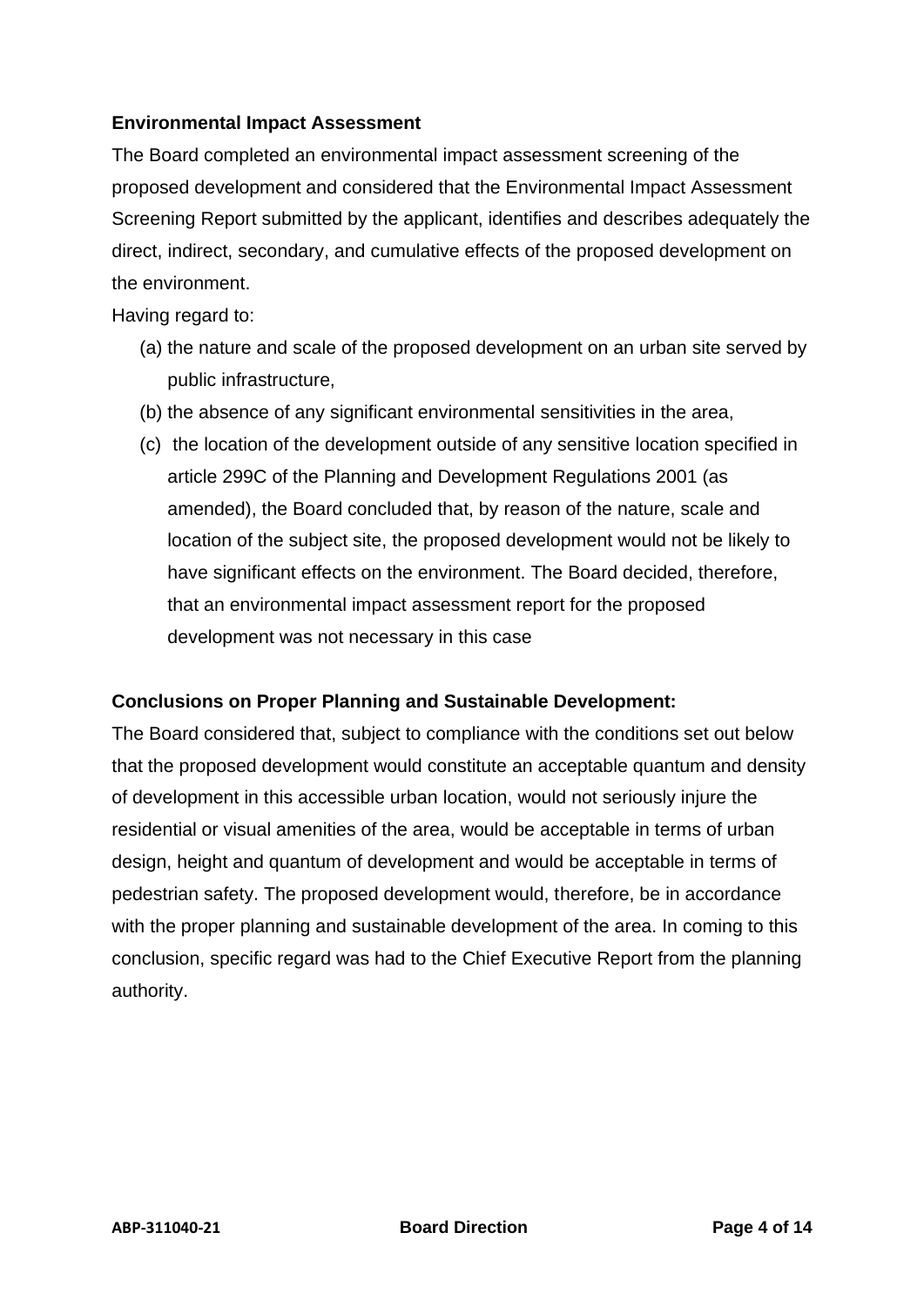## **Conditions**

1. The development shall be carried out and completed in accordance with the plans and particulars lodged with the application, except as may otherwise be required in order to comply with the following conditions. Where such conditions require details to be agreed with the planning authority, the developer shall agree such details in writing with the planning authority prior to commencement of development, or as otherwise stipulated by conditions hereunder, and the development shall be carried out and completed in accordance with the agreed particulars. In default of agreement the matter(s) in dispute shall be referred to An Bord Pleanála for determination. **Reason:** In the interest of clarity.

2. Prior to the commencement of any house or duplex unit in the development as permitted, the applicant or any person with an interest in the land shall enter into an agreement with the planning authority (such agreement must specify the number and location of each house or duplex unit), pursuant to Section 47 of the Planning and Development Act 2000, that restricts all houses and duplex units permitted, to first occupation by individual purchasers i.e. those not being a corporate entity, and/or by those eligible for the occupation of social and/or affordable housing, including cost rental housing.

**Reason:** To restrict new housing development to use by persons of a particular class or description in order to ensure an adequate choice and supply of housing, including affordable housing, in the common good.

- 3. The proposed development shall be amended as follows:
	- (a) The detailed design of the priority junction from the R445 and the right hand turning lane in the R445 shall be submitted and agreed in writing with the planning authority.
	- (b) The accessible parking provided at the end of a number of cul-de-sacs and between bin storage shall be reconfigured to be provided at the side of the cul-de-sacs and facilitate shorter reverse turning movements.
	- (c) Provision of a pedestrian crossing on the link road and a detailed drawings of road markings/surface materials to provide for a crossing point at the junction of the R445.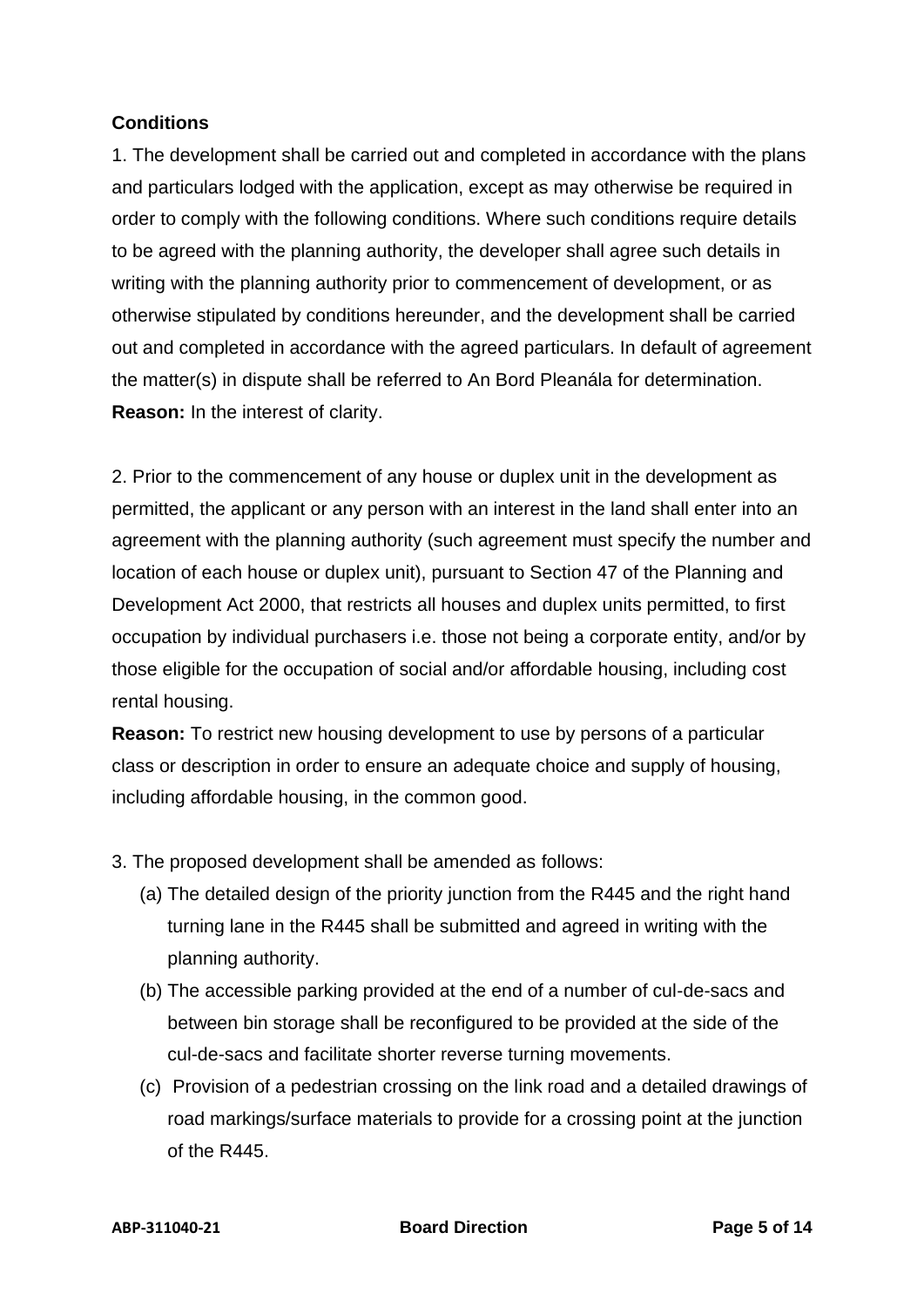Revised drawings showing compliance with these requirements shall be submitted to, and agreed in writing with, the planning authority prior to commencement of development.

**Reason:** In the interests of orderly development.

4. Detailed specification of the glazing/ventilation proposed to minimise inward noise impact from the M7 is to be submitted and agreed in writing with, the planning authority prior to commencement of development. Reason: In the interest of residential amenity.

5. Details of the materials, colours and textures of all the external finishes to the proposed buildings shall be as submitted with the application, unless otherwise agreed in writing with, the planning authority prior to commencement of development. In default of agreement the matter(s) in dispute shall be referred to An Bord Pleanála for determination.

Reason: In the interest of visual amenity.

6. Proposals for an estate / street name, house numbering scheme and associated signage shall be submitted to, and agreed in writing with, the planning authority prior to commencement of development. Thereafter, all estate and street signs, and house numbers, shall be provided in accordance with the agreed scheme. No advertisements/marketing signage relating to the name of the development shall be erected until the developer has obtained the planning authority's written agreement to the proposed name.

Reason: In the interest of urban legibility.

7. Public lighting shall be provided in accordance with a scheme, which shall include lighting along pedestrian routes through open spaces details of which shall be submitted to, and agreed in writing with, the planning authority prior to commencement of development/installation of lighting. Such lighting shall be provided prior to the making available for occupation of any dwelling unit. Reason: In the interests of amenity and public safety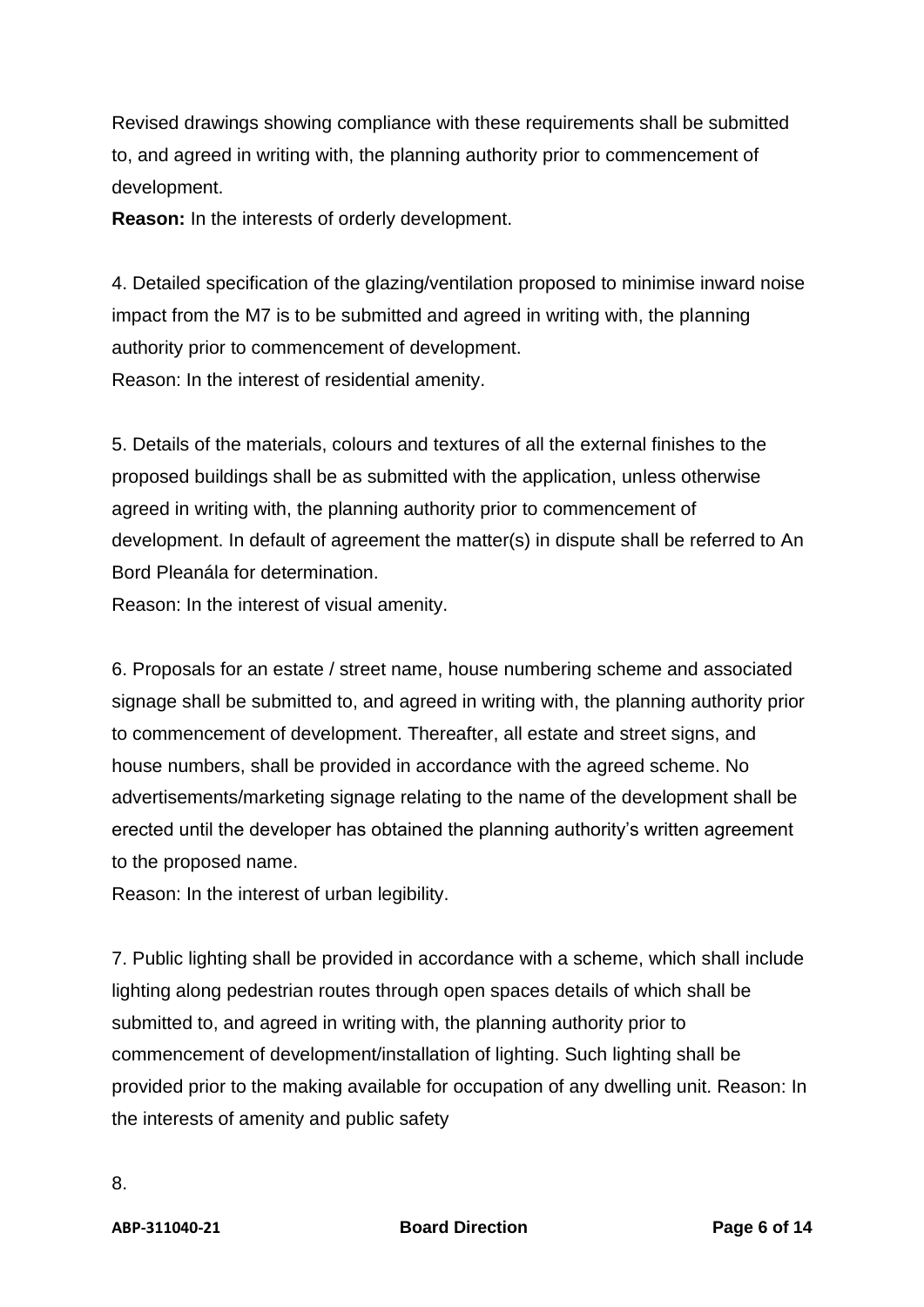(a) The internal road network serving the proposed development, including turning bays, junctions, parking areas, footpaths, and kerbs, shall be in accordance with the detailed construction standards of the planning authority for such works and design standards outlined in DMURS.

In default of agreement the matter(s) in dispute shall be referred to An Bord Pleanála for determination.

(b) Prior to the first occupation of the development, a finalised Mobility Management Strategy shall be submitted to and agreed in writing with the planning authority. This shall provide for incentives to encourage the use of public transport, cycling, walking, and carpooling by residents/occupants/staff employed in the development and to reduce and regulate the extent of parking. The mobility strategy shall be prepared and implemented by the management company for all units within the development. (c) The Mobility Management Strategy shall incorporate a Car Parking Management Strategy for the overall development, which shall address the management and assignment of car spaces to residents and units over time and shall include a strategy for the community use and any car-share parking.

Reason: In the interest of encouraging the use of sustainable modes of transport.

9. All roads and footpaths shown to adjoining lands shall be constructed up to the boundaries with no ransom strips remaining to provide access to adjoining lands. These areas shall be shown for taking in charge in a drawing to be submitted and agreed with the planning authority.

Reason: In the interest of permeability and proper planning and sustainable development.

10. Bicycle parking spaces shall be provided within the site in accordance with the provisions of the Sustainable Urban Housing: Design Standards for New Apartments, Guidelines for Planning Authorities (2020). Revised details of the number, layout, and design, marking demarcation and security provisions for these spaces shall be submitted to and agreed in writing with the planning authority prior to commencement of development.

Reason: To ensure that adequate bicycle parking provision is available to serve the proposed development, in the interest of sustainable transportation.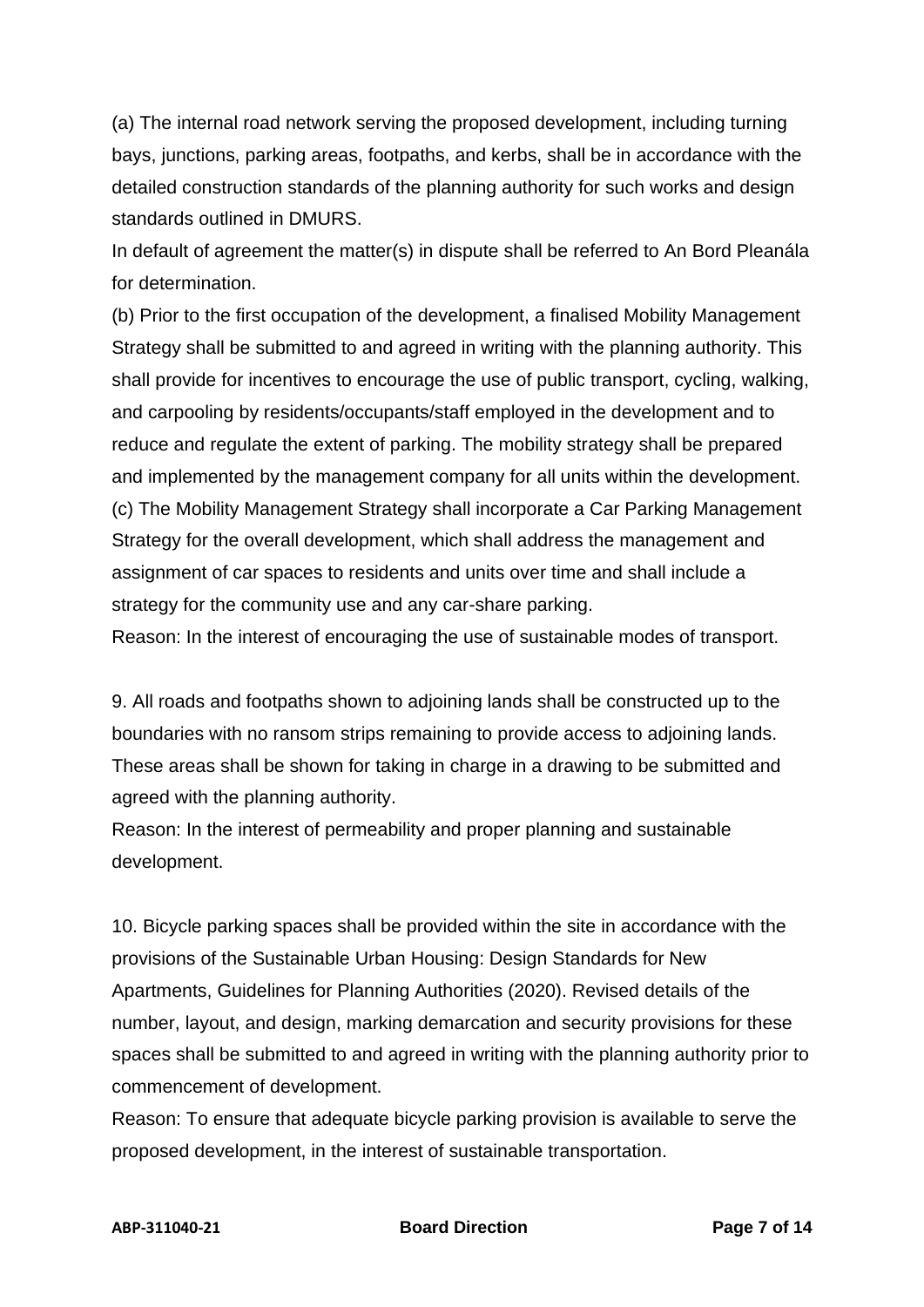11. A minimum of 10% of all car parking spaces should be provided with EV charging stations/points, and ducting shall be provided for all remaining car parking spaces facilitating the installation of EV charging points/stations at a later date. Where proposals relating to the installation of EV ducting and charging stations/points has not been submitted with the application, in accordance with the above noted requirements, the development shall submit such proposals shall be submitted and agreed in writing with the Planning Authority prior to the occupation of the development.

Reason: To provide for and/or future proof the development such as would facilitate the use of Electric Vehicles.

12. All service cables associated with the proposed development (such as electrical, telecommunications and communal television) shall be located underground. Any relocation of utility infrastructure shall be agreed with the relevant utility provider. Ducting shall be provided by the developer to facilitate the provision of broadband infrastructure within the proposed development.

Reason: In the interests of visual and residential amenity.

13. (a) Drainage arrangements including the attenuation and disposal of surface water, shall comply with the detailed requirements of the planning authority for such works and services.

(b) Prior to commencement of development the developer shall submit to the Planning Authority for written agreement a Stage 2 - Detailed Design Stage Storm Water Audit.

(c) Upon Completion of the development, a Stage 3 Completion Stormwater Audit to demonstrate Sustainable Urban Drainage System measures have been installed and are working as designed and that there has been no misconnections or damage to storm water drainage infrastructure during construction, shall be submitted to the planning authority for written agreement.

(d) A maintenance policy to include regular operational inspection and maintenance of the SUDS infrastructure and the petrol/oil interceptors should be submitted to and agreed in writing with the planning authority prior to occupation of proposed dwelling units and shall be implemented in accordance with that agreement.

Reason: In the interest of public health and surface water management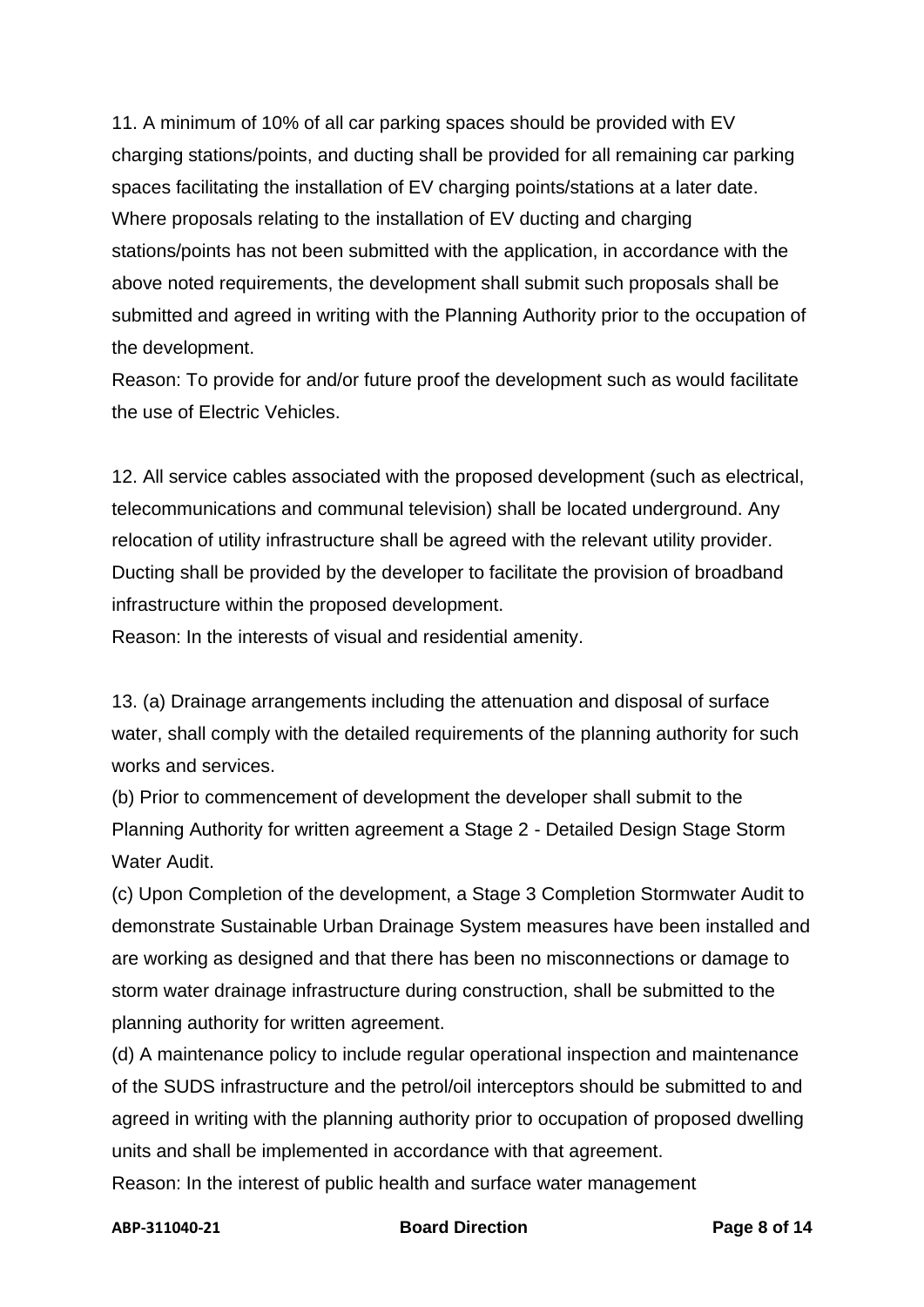14. The developer shall enter into water and wastewater connection agreements with Irish Water, prior to commencement of development.

Reason: In the interests of clarity and public health.

15. The developer shall facilitate the preservation, recording and protection of archaeological materials or features that may exist within the site. In this regard, the developer shall –

(a) notify the planning authority in writing at least four weeks prior to the commencement of any site operation (including hydrological and geotechnical investigations) relating to the proposed development,

(b) employ a suitably-qualified archaeologist who shall monitor all site investigations and other excavation works, and

(c) provide arrangements, acceptable to the planning authority, for the recording and for the removal of any archaeological material which the authority considers appropriate to remove. In default of agreement on any of these requirements, the matter shall be referred to An Bord Pleanála for determination.

Reason: In order to conserve the archaeological heritage of the site and to secure the preservation and protection of any remains that may exist within the site.

16. The site shall be landscaped and earthworks carried out in accordance with the detailed comprehensive scheme of landscaping, which accompanied the application submitted, unless otherwise agreed in writing with, the planning authority prior to commencement of development. The landscape scheme shall be implemented fully in the first planting season following completion of the development, and any trees or shrubs which die or are removed within three years of planting shall be replaced in the first planting season thereafter. This work shall be completed before any of the dwellings are made available for occupation.

Reason: In the interest of residential and visual amenity.

17.(a) Prior to commencement of development, all trees which are to be retained shall be enclosed within stout fences not less than 1.5 metres in height. This protective fencing shall enclose an area covered by the crown spread of the branches, or at minimum a radius of two metres from the trunk of the tree or the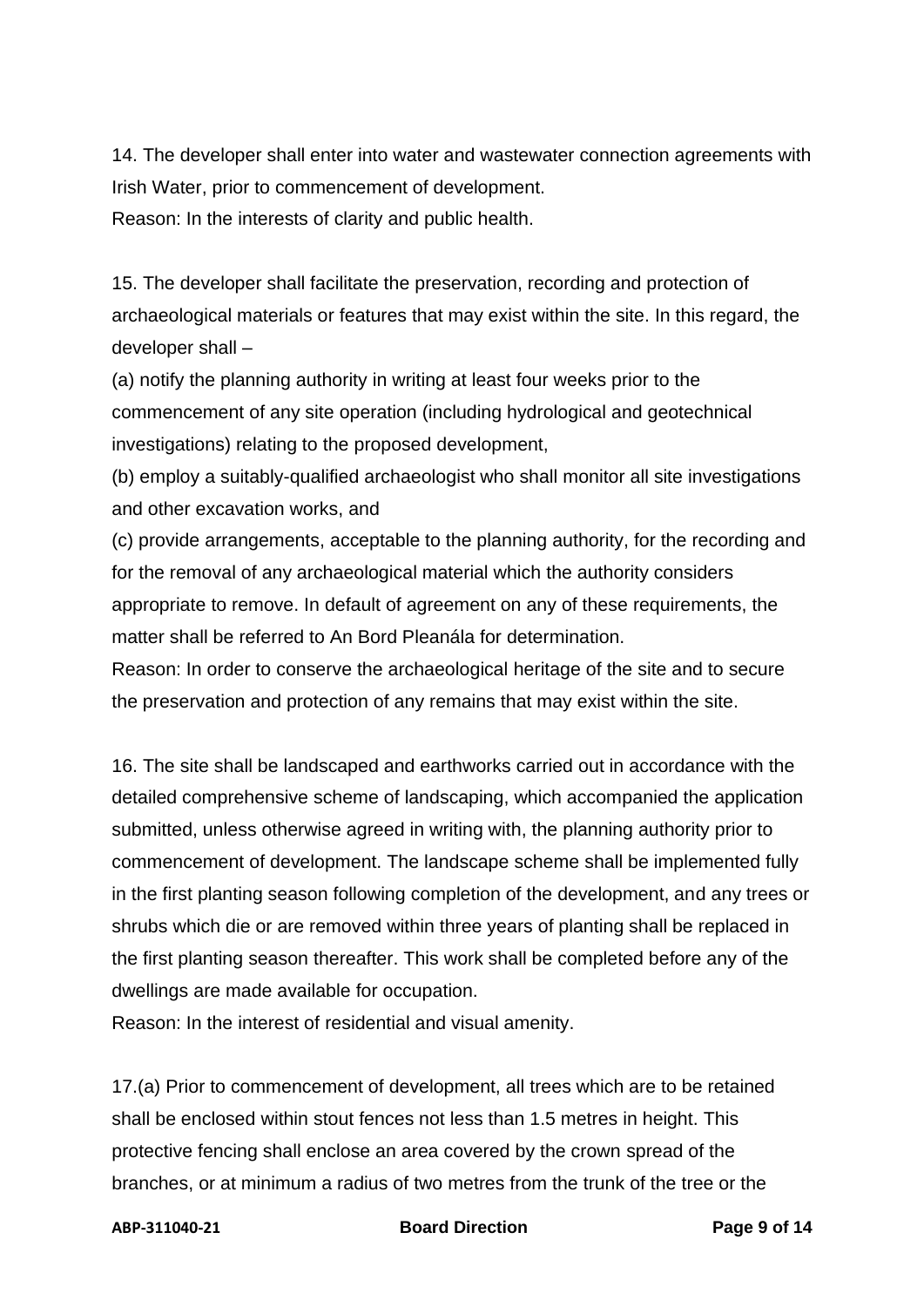centre of the shrub, and to a distance of two metres on each side of the hedge for its full length and shall be maintained until the development has been completed. (b) No construction equipment, machinery or materials shall be brought onto the site for the purpose of the development until all the trees which are to be retained have been protected by this fencing. No work is shall be carried out within the area enclosed by the fencing and, in particular, there shall be no parking of vehicles, placing of site huts, storage compounds or topsoil heaps, storage of oil, chemicals or other substances, and no lighting of fires, over the root spread of any tree to be retained.

(c) Excavations in preparation for foundations and drainage, shall be carried out under the supervision of a specialist arborist, in a manner that will ensure that all major roots are protected and all branches are retained.

(d) No trench, embankment or pipe run shall be located within three metres of any trees which are to be retained adjacent to the site unless otherwise agreed with the planning authority.

Reason: To protect trees and planting during the construction period in the interest of visual amenity.

18. The construction of the development shall be managed in accordance with a Construction Management Plan, which shall be submitted to, and agreed in writing with, the planning authority prior to commencement of development. This plan shall provide details of intended construction practice for the development, including: a) Location of the site and materials compound(s) including area(s) identified for the storage of construction refuse.

b) Location of areas for construction site offices and staff facilities.

c) Details of site security fencing and hoardings.

d) Details of on-site car parking facilities for site workers during the course of construction.

e) A Construction Traffic Management Plan providing details of the timing and routing of construction traffic to and from the construction site and associated directional signage, to include proposals to facilitate the delivery of abnormal loads to the site.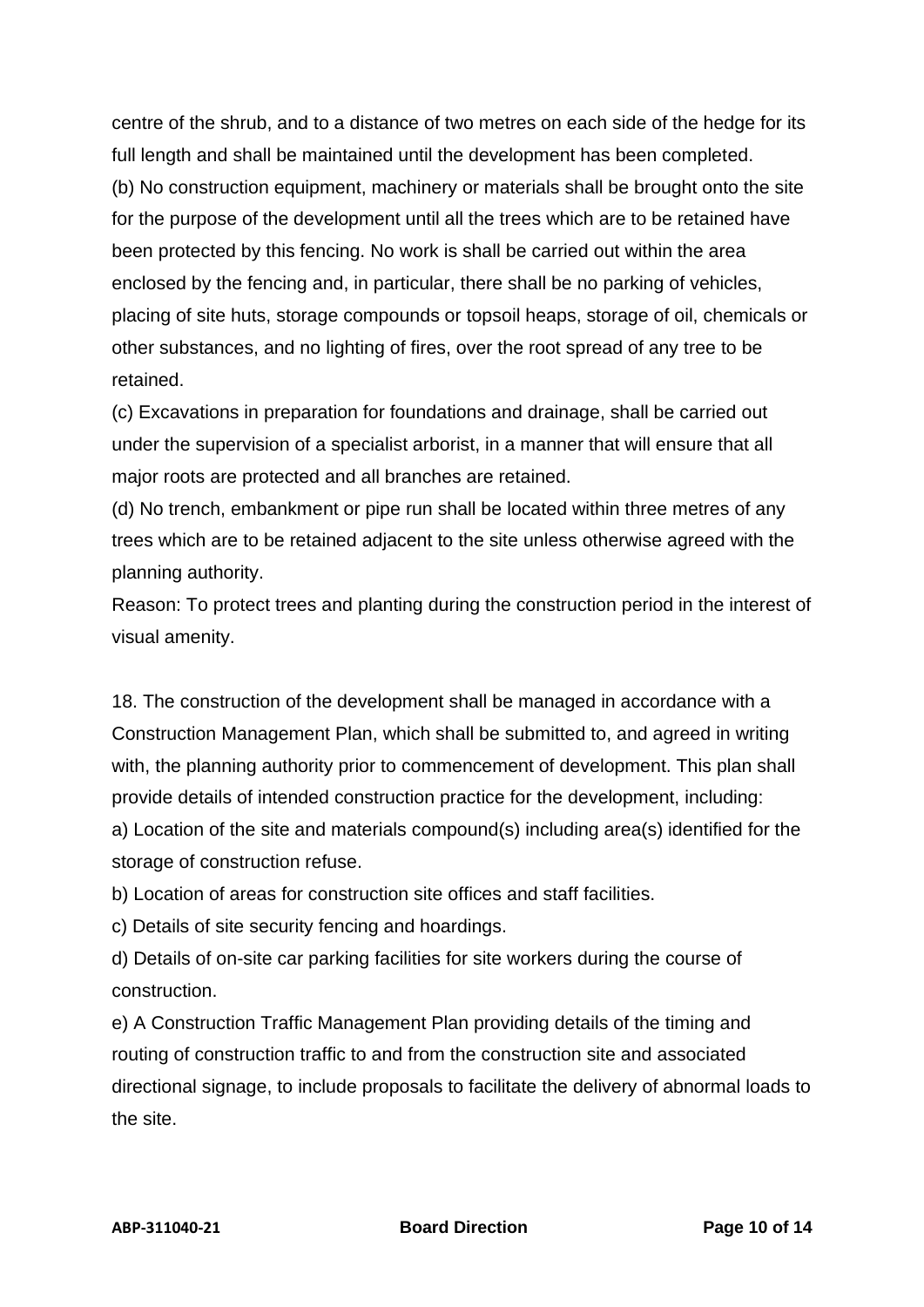f) Measures to obviate queuing of construction traffic on the adjoining road network. g) Measures to prevent the spillage or deposit of clay, rubble or other debris on the public road network.

h) Alternative arrangements to be put in place for pedestrians, cyclists and vehicles in the case of the closure of any footpath, cyclepath or public road during the course of site development works.

i) Details of appropriate mitigation measures for noise, dust and vibration, and the location and frequency of monitoring of such levels.

j) Containment of all construction-related fuel and oil within specially constructed bunds to ensure that fuel spillages are fully contained. Such bunds shall be roofed to exclude rainwater.

k) Off-site disposal of construction/demolition waste and details of how it is proposed to manage excavated soil. Means to ensure that surface water run-off is controlled such that no silt or other pollutants enter local surface water sewers or drains. m) A record of daily checks that the works are being undertaken in accordance with the Construction Management Plan shall be kept for inspection by the planning authority. Reason: In the interest of amenities, public health, and safety.

19. Construction and demolition waste shall be managed in accordance with a construction waste and demolition management plan, which shall be submitted to, and agreed in writing with, the planning authority prior to commencement of development. This plan shall be prepared in accordance with the "Best Practice Guidelines on the Preparation of Waste Management Plans for Construction and Demolition Projects", published by the Department of the Environment, Heritage and Local Government in July 2006. The plan shall include details of waste to be generated during site clearance and construction phases, and details of the methods and locations to be employed for the prevention, minimisation, recovery, and disposal of this material in accordance with the provision of the Waste Management Plan for the Region in which the site is situated.

Reason: In the interest of sustainable waste management.

20. Site development and building works shall be carried out only between the hours of 0700 to 1900 Mondays to Saturdays inclusive, and not at all on Sundays and public holidays. Deviation from these times will only be allowed in exceptional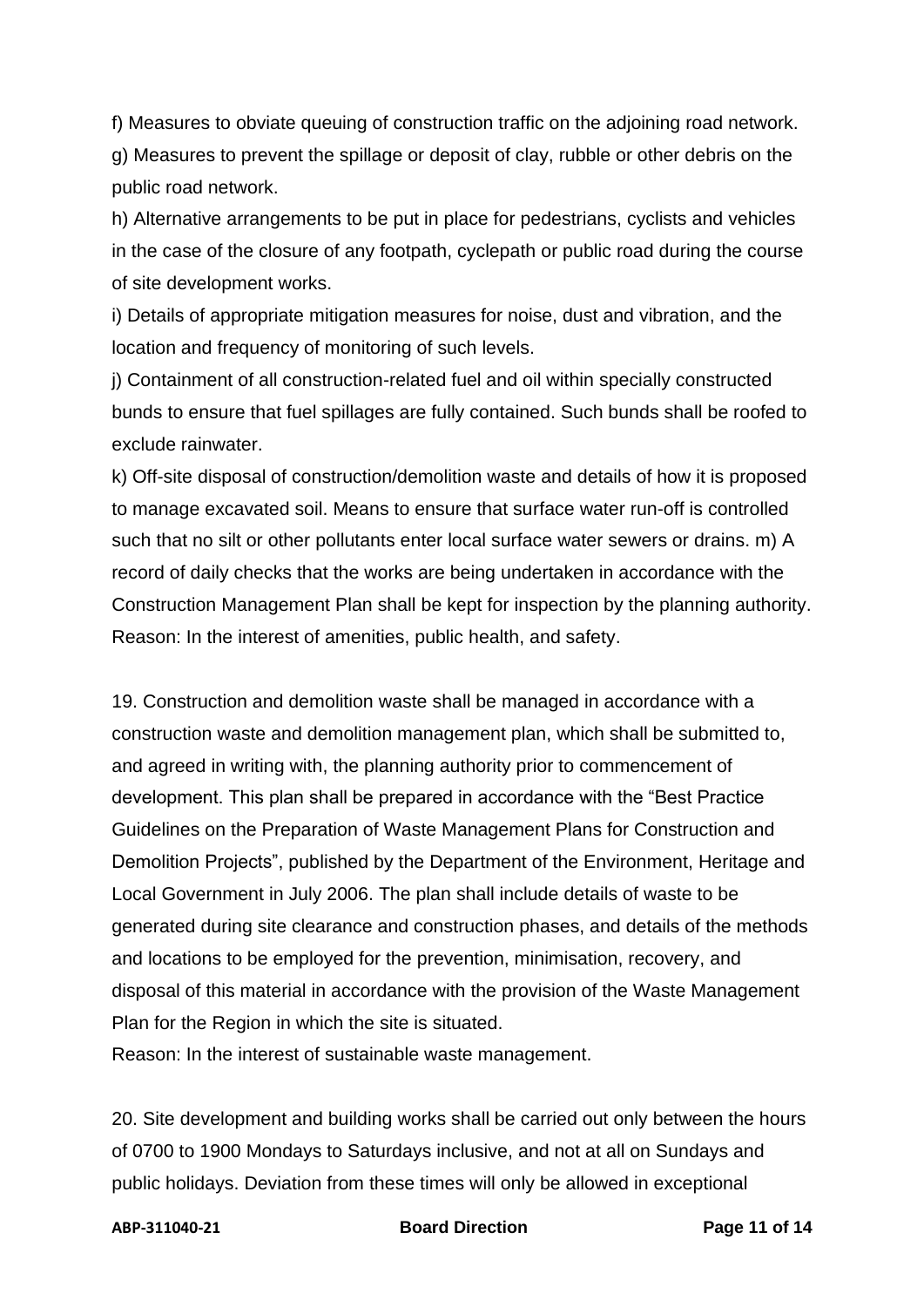circumstances where prior written approval has been received from the planning authority. Reason: In order to safeguard the residential amenities of property in the vicinity 22.Prior to the commencement of development, the developer shall submit for the written agreement of the Planning Authority, drawings showing all development works to be taken in charge designed to meet the standards of the Planning Authority.

Reason: In the interest of the proper planning and sustainable development of the area.

21. Prior to commencement of development, the applicant or other person with an interest in the land to which the application relates shall enter into an agreement in writing with the planning authority in relation to the provision of housing in accordance with the requirements of section 94(4) and section 96(2) and (3) (Part V) of the Planning and Development Act 2000, as amended, unless an exemption certificate shall have been applied for and been granted under section 97 of the Act, as amended. Where such an agreement is not reached within eight weeks from the date of this order, the matter in dispute (other than a matter to which section 96(7) applies) may be referred by the planning authority or any other prospective party to the agreement to An Bord Pleanála for determination.

Reason: To comply with the requirements of Part V of the Planning and Development Act 2000, as amended, and of the housing strategy in the development plan of the area.

22. Detailed measures in relation to the protection of bats shall be submitted to and agreed in writing with the planning authority, prior to commencement of development. These measures shall be implemented as part of the development. Any envisaged destruction of structures that support bat populations shall be carried out only under licence from the National Parks and Wildlife Service and details of any such licence shall be submitted to the planning authority. Reason: In the interest of wildlife protection.

23. Mitigation and monitoring measures outlined in the plans and particulars, including the Natura Impact Statement and Ecological Impact Assessment submitted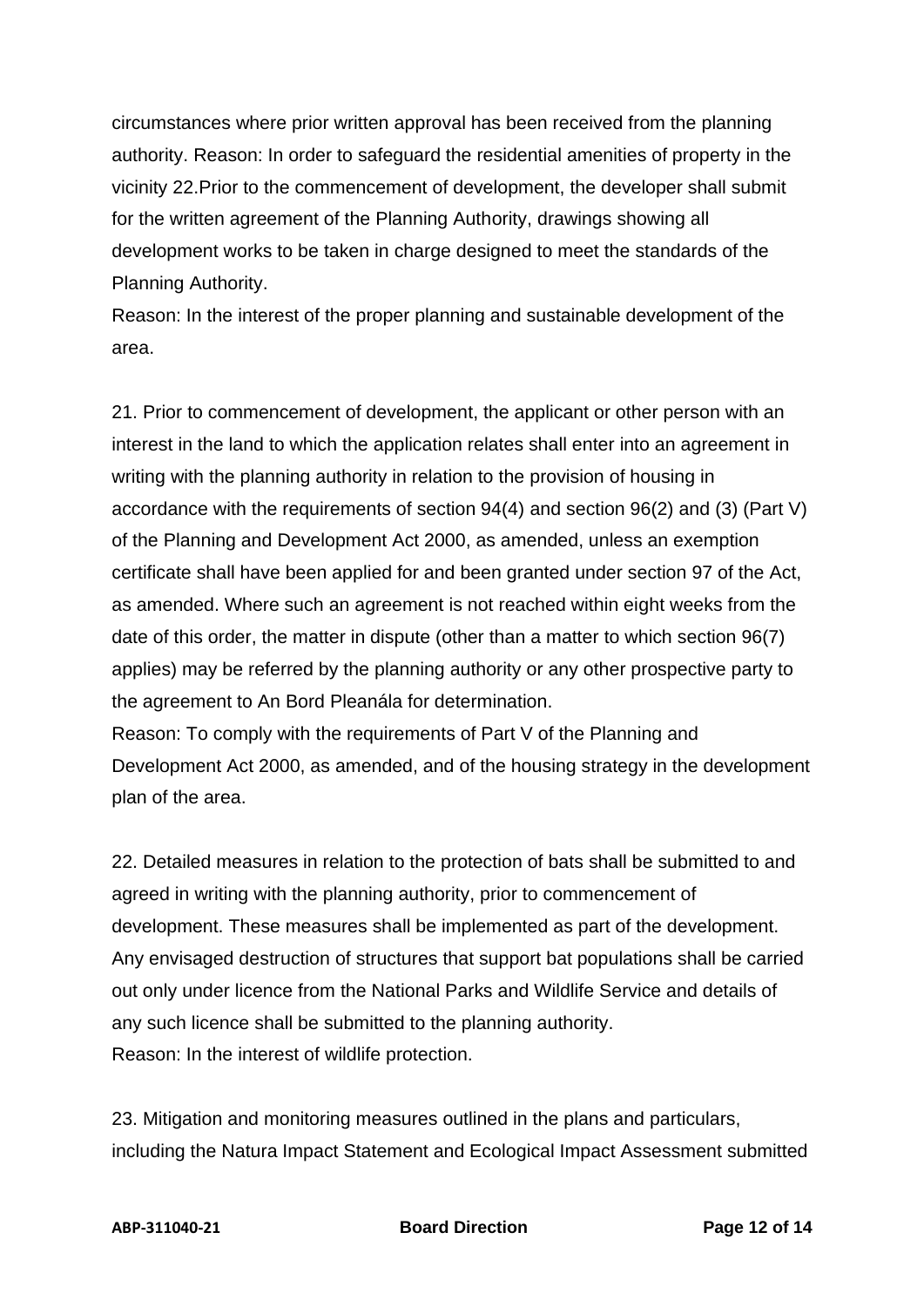with this application shall be carried out in full, except where otherwise required by conditions attached to this permission.

Reason: In the interest of protecting Pollardstwon Fen SAC and in the interest of public health.

24. Prior to commencement of development, the developer shall lodge with the planning authority a cash deposit, a bond of an insurance company, or other security to secure the provision and satisfactory completion and maintenance until taken in charge by the local authority of roads, footpaths, watermains, drains, public open space and other services required in connection with the development, coupled with an agreement empowering the local authority to apply such security or part thereof to the satisfactory completion or maintenance of any part of the development. The form and amount of the security shall be as agreed between the planning authority and the developer or, in default of agreement, shall be referred to An Bord Pleanála for determination.

Reason: To ensure the satisfactory completion and maintenance of the development until taken in charge.

25. The developer shall pay to the planning authority a financial contribution in respect of public infrastructure and facilities benefiting development in the area of the planning authority that is provided or intended to be provided by or on behalf of the authority in accordance with the terms of the Development Contribution Scheme made under section 48 of the Planning and Development Act 2000, as amended. The contribution shall be paid prior to commencement of development or in such phased payments as the planning authority may facilitate and shall be subject to any applicable indexation provisions of the Scheme at the time of payment. Details of the application of the terms of the Scheme shall be agreed between the planning authority and the developer or, in default of such agreement, the matter shall be referred to An Bord Pleanála to determine the proper application of the terms of the Scheme.

Reason: It is a requirement of the Planning and Development Act 2000, as amended, that a condition requiring a contribution in accordance with the Development Contribution Scheme made under section 48 of the Act be applied to the permission

#### **ABP-311040-21 Board Direction Page 13 of 14**